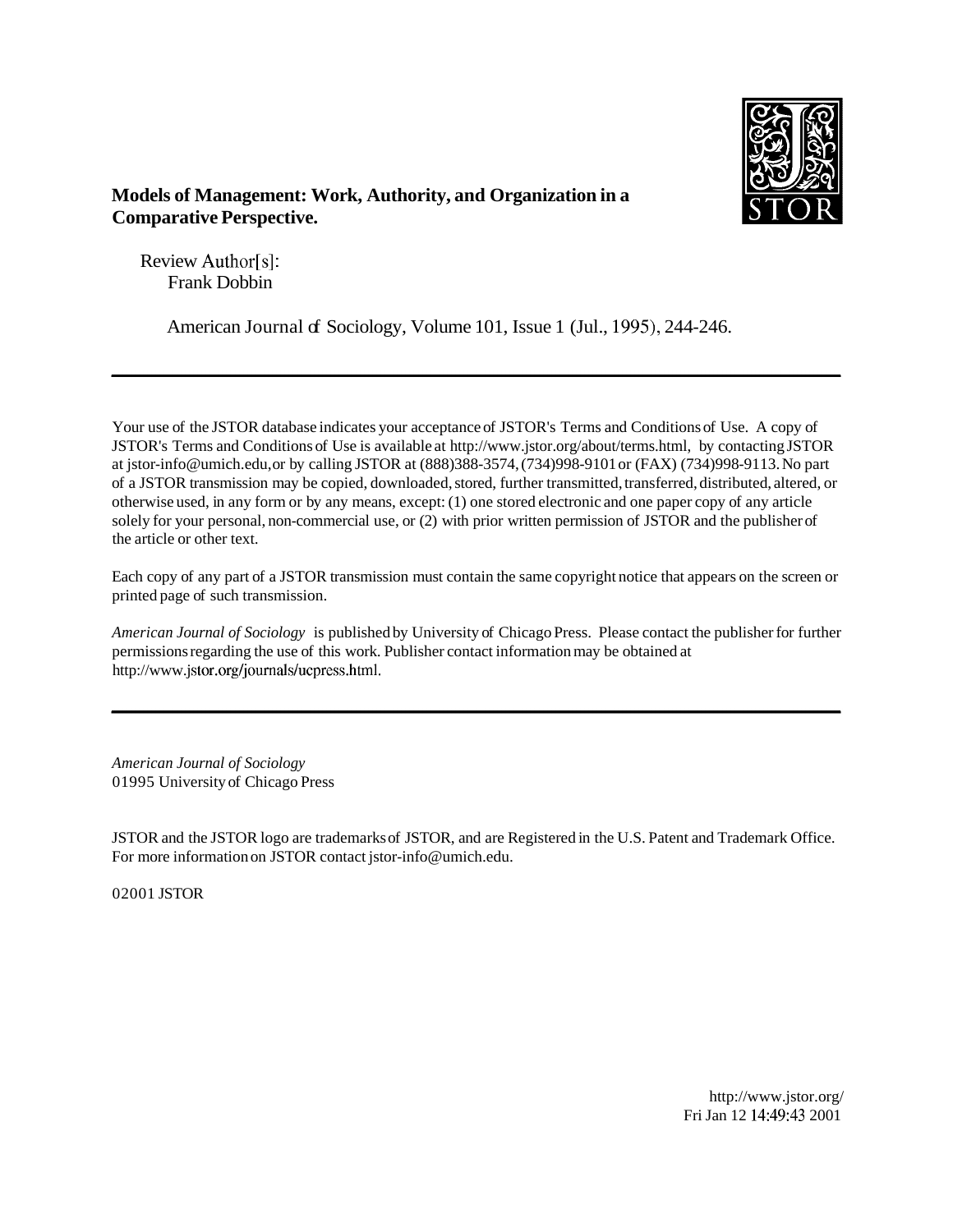American Journal of Sociology

and justified comparable worth claims by measuring the wage gap, redefining discrimination, etc.) and second-generation sociological case studies of local and state efforts.

Although it is impressive, I have a general reservation about McCann's approach. There is less feel in the text for cpncrete political processes than the model's name implies, perhaps because of the very aggregation of cases. Despite bows to the importance of "context-specific, microlevel experiential factors" (pp. 92-93n.1) and the stated skepticism toward "law-like" models (p. IS), the textual presentation (or representation of the research) at times detracts, particularly from the examination of how the crucial yet fragile alliances across class, gender, and race lines were strengthened, or in other cases weakened, by demands for comparable worth reforms. McCann seems, respectfully if somewhat uncomfortably, to straddle epistemological divides currently structuring knowledge hierarchies in the social sciences.

Finally, however, McCann offers an excellent discussion of social movement reliance on legal norms and practices and an insightful argument about the complexities of legal consciousness among subordinate group members in democratic societies. Rights at Work should be widely read by those with interests in gender issues, the sociology of law, and the study of social movements.

Models of Management: Work, Authority, and Organization in a Comparative Perspective. By Mauro F. Guillén. Chicago: University of Chicago Press, 1994. Pp. xiii + 424. \$18.95.

Frank Dobbin Princeton University

In this rich history of management ideology and practice, Mauro Guillén charts the diffusion of scientific management, human relations, and "structural analysis" in the United States, Germany, Spain, and Great Britain during the 20th century. Guillén seeks to establish the success of each paradigm in each country and to explain the variance with reference to myriad ideological and institutional factors.

Guillén begins with the premise that the adoption of a management paradigm hinges on institutional context and not alone on the scientific quality or economic utility of the paradigm. He defines institutional context broadly to include structural change (e.g., organizational size and technical complexity), international pressures, labor unrest, elite mentalité (in French Annales terms), activities of professional groups (especially engineers), state support, and worker response. The first three factors stimulate managers to seek new techniques, and the last four condition adoption of particular paradigms. Guillén draws on neoinstitutional theory to define management paradigms as comprising both practices and underlying ideologies of efficiency. But the causal imagery here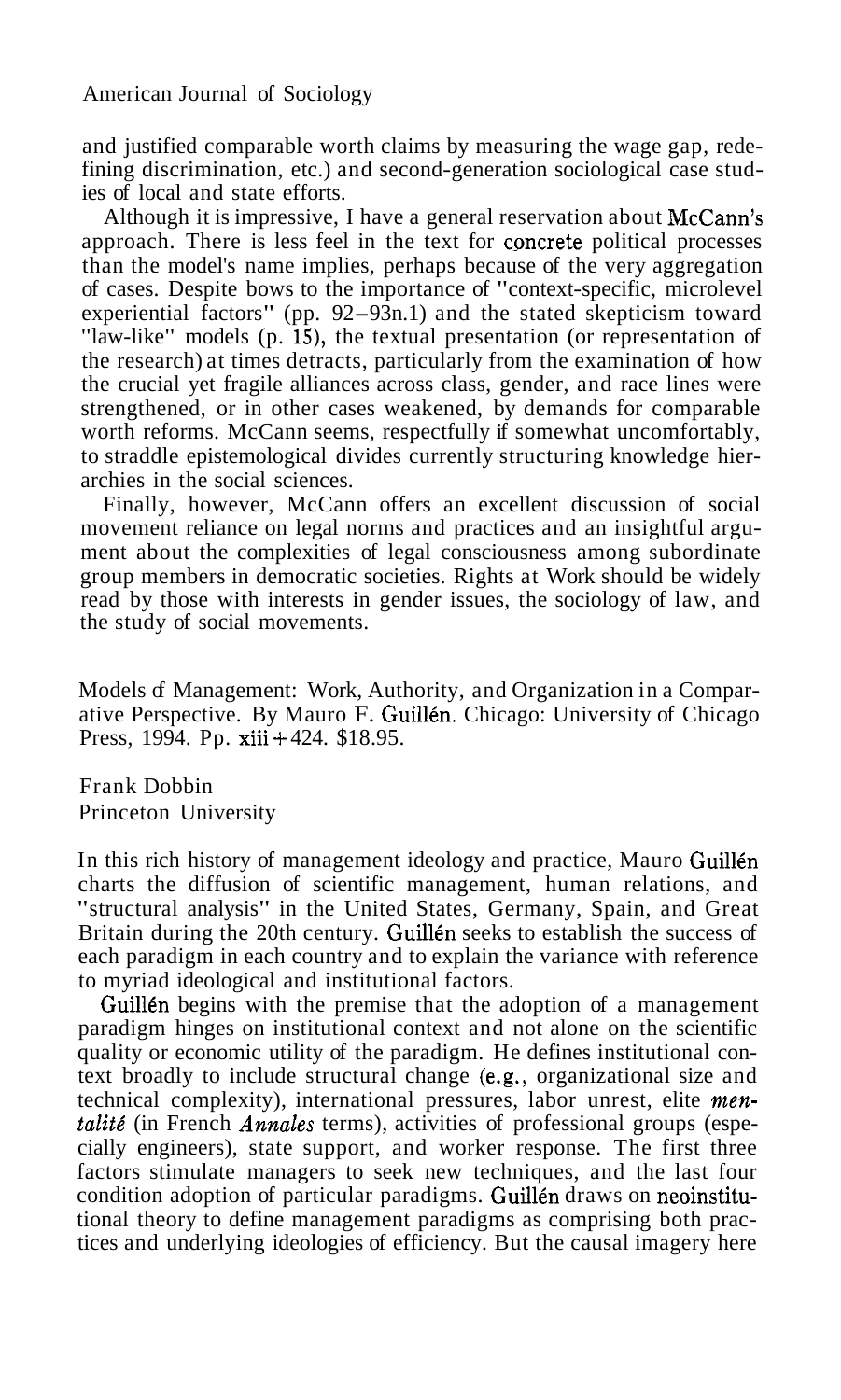connects with a long sociological tradition of institutional analysis, in which ideological institutions frame interest group struggle. Here, naconnects with a long sociological tradition of institutional analysis, in<br>which ideological institutions frame interest group struggle. Here, na-<br>tions' ideological orientations— modernist-technocratic versus liberal-<br>huma which ideological institutions frame interest group struggle. Here, nations' ideological orientations—modernist-technocratic versus liberal-<br>humanist and Catholic versus Protestant—explain much of the variance<br>in labor-bus in labor-business conflict and hence paradigm success.

The central negative lesson is that economic determinist arguments do not explain the success of management paradigms. The positive story is very much a theoretical mosaic. It boils down to this: structural change not explain the success of management paradigms. The positive story is<br>very much a theoretical mosaic. It boils down to this: structural change<br>in industry stimulates efforts to bring in new management techniques—it<br>is a n is a necessary condition. This much even economic determinists will swallow, although readers from the Garbage Can school may wonder whether these structural changes were real, imagined at the time, or constructed post hoc. Of the four conditioning factors, state support and worker cooperation often follow structural crises, and together they may suffice to put a new paradigm into place. Professional groups can advance a new paradigm single-handedly, in the presence of all three stimuli structural change, international pressures, and labor unrest. Elite *mentalité* matters most where labor unrest is a stimulus, because it shapes how nations conceive labor-management relations.

Guillén clearly has a lot of explaining to do. The task of gauging how nations conceive labor-management relations.<br> **Guillén** clearly has a lot of explaining to do. The task of gauging<br>
the outcomes alone—with three paradigms by two realms (management<br>
ideology and shop-floor practice) b Guillén clearly has a lot of explaining to do. The task of gauging<br>the outcomes alone—with three paradigms by two realms (management<br>ideology and shop-floor practice) by four countries—is considerable. His-<br>torical content torical content analysis of management journals gives us a handle on the success of these schools in national management ideology. Getting a handle on their success on the shop floor is trickier, given the scarcity of historical surveys of management practice, but Guillén does a creditable job of piecing together evidence from surveys and from important firms.

Guillén counters efficiency arguments by using J. S. Mills's method of difference, selecting cases that hold constant level of development, technology, and such but that differ in terms of both institutional factors (causes) and paradigm success (outcomes). Spain is the odd man out, for economic factors are not held constant, but the contrasts among the United States, Germany, and Britain are dramatic, especially given the fervor with which followers of each paradigm believed that they had the one best way.

This book, more than most, should be read backward. Guillén saves the punch line for the last two chapters. In the four core empirical chapters, organized by country, he reviews the secondary literature on each country's management paradigm (e.g., structural analysis in Germany), treating diverse institutional causes evenhandedly. In these chapters, a central goal is to establish the face validity of existing arguments. Guillen finds evidence, for instance, that scientific management was inhibited in Spain by industrial backwardness, international isolation, labor opposition, scarcity of engineers, antimodernist mentality, and lack of state support. This review is a great strength of the book, for the chapters comprise an encyclopedic survey of management history sources, accompanied by a wonderful 90-page bibliography. Being driven by the second-